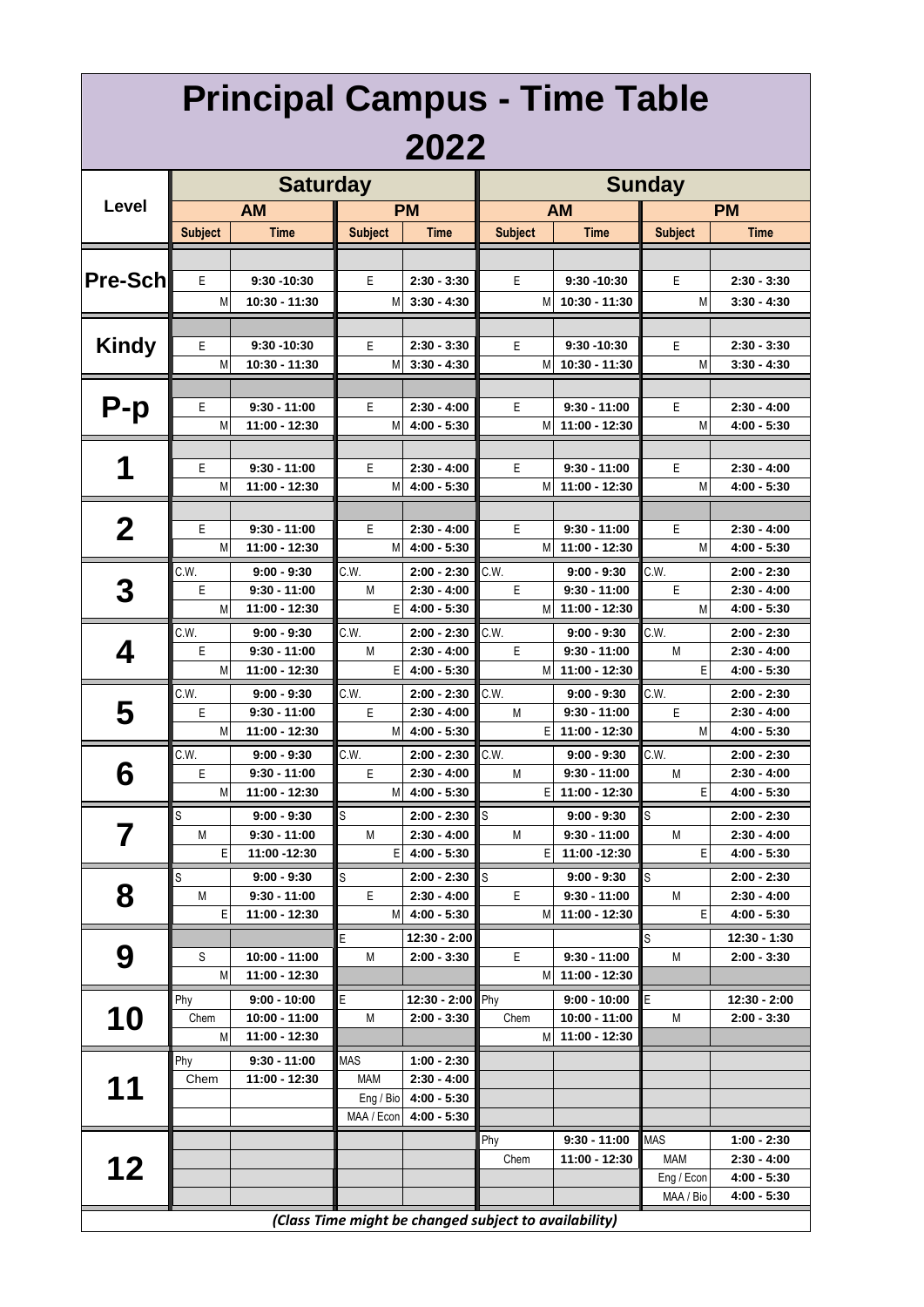



## 2022 FEE SCHEDULE

## **BRIGHT SPARK & FASTRAIN Programs (** Fastrain Programs Effective Coaching! Proven Performance! **Prepare for Scholarship/ GATE/ NAPLAN/ ICAS/ PEAC Success!**

| <b>NS</b><br>Level | <b>Term Programs</b>                                                     | <b>Hrs</b>     | Cost/<br>Lesson<br>(GST incl) | Cost / Term<br>$(10 \text{ wks})$<br>(GST incl) |
|--------------------|--------------------------------------------------------------------------|----------------|-------------------------------|-------------------------------------------------|
| $P-S/Kd$           | <b>BRIGHT SPARKS (ENGLISH + MATHS &amp; General Ability)</b>             | $\overline{2}$ | \$60                          | \$600                                           |
|                    |                                                                          |                |                               |                                                 |
| $P-p$              | <b>FASTRAIN</b> (ENGLISH + MATHS & General Ability)                      | 3              | \$72                          | \$720                                           |
| L1                 | <b>ENGLISH only</b>                                                      | 1.5            | \$50                          | \$500                                           |
| L2                 | <b>MATHS &amp; General Ability only</b>                                  | 1.5            | \$50                          | \$500                                           |
|                    |                                                                          |                |                               |                                                 |
|                    | FASTRAIN EXTENDED (ENGLISH + MATHS & General Ability + Creative Writing) | 3.5            | \$84                          | \$840                                           |
|                    | <b>ENGLISH + MATHS &amp; General Ability</b>                             | 3              | \$78                          | \$780                                           |
| L3                 | <b>Creative Writing + ENGLISH</b>                                        | $\overline{c}$ | \$62                          | \$620                                           |
| L <sub>4</sub>     | <b>Creative Writing + MATHS &amp; General Ability</b>                    | $\overline{c}$ | \$62                          | \$620                                           |
|                    | <b>ENGLISH only</b>                                                      | 1.5            | \$51                          | \$510                                           |
|                    | <b>MATHS &amp; General Ability only</b>                                  | 1.5            | \$51                          | \$510                                           |
|                    |                                                                          |                |                               |                                                 |
|                    | FASTRAIN EXTENDED (ENGLISH + MATHS & General Ability + Creative Writing) | 3.5            | \$87                          | \$870                                           |
|                    | <b>ENGLISH + MATHS &amp; General Ability &amp; Science</b>               | 3              | \$80                          | \$800                                           |
| L <sub>5</sub>     | <b>Creative Writing + ENGLISH</b>                                        | $\overline{c}$ | \$63                          | \$630                                           |
| L <sub>6</sub>     | <b>Creative Writing + MATHS &amp; General Ability &amp; Science</b>      | $\overline{2}$ | \$63                          | \$630                                           |
|                    | <b>ENGLISH only</b>                                                      | 1.5            | \$51                          | \$510                                           |
|                    | <b>MATHS &amp; General Ability &amp; Science only</b>                    | 1.5            | \$51                          | \$510                                           |
| $L1-L6$            | One on One Private Tuition Package / Subject                             |                | 2 hrs x 3 session             | \$550                                           |

|                                 |            |                  | Campus / Day / Time / Director / Contact |              |                              |
|---------------------------------|------------|------------------|------------------------------------------|--------------|------------------------------|
| <b>PS</b><br>(Principal Campus) | Sat / Sun  | 09:00 to 17:30   | Mr Bill & Mrs Iris Na                    | 0411888208   | perthcity@north-shore.com.au |
| CN.<br>(Carine Campus)          | Sat        | 09:00 to 17:30   | Ms Debbie Yeoh                           | 0408 948 633 | carine@north-shore.com.au    |
| LD (Lynwood Campus)             | Sat        | 09:00 to 17:30   | <b>Mr Raymond Miu</b>                    | 0422 659 912 | lynwood@north-shore.com.au   |
| <b>SN</b> (Shenton Campus)      | <b>Sat</b> | 09:00 to 17:30   | <b>Dr Terence Law</b>                    | 0403 803 266 | shenton@north-shore.com.au   |
| <b>AW (Atwell Campus)</b>       | Sun        | $09:00$ to 17:30 | <b>Mr Emmet Kwan</b>                     | 0415036096   | atwell@north-shore.com.au    |
| <b>ML (Morley Campus)</b>       | <b>Sun</b> | $09:00$ to 17:30 | Mrs Lisa Miu                             | 0433 169 299 | morley@north-shore.com.au    |
| <b>RM</b> (Rossmoyne Campus)    | Sun        | 09:00 to 17:30   | <b>Mrs Adeline Ng</b>                    | 0423887833   | rossmoyne@north-shore.com.au |



## **Centre of Academic Excellence**

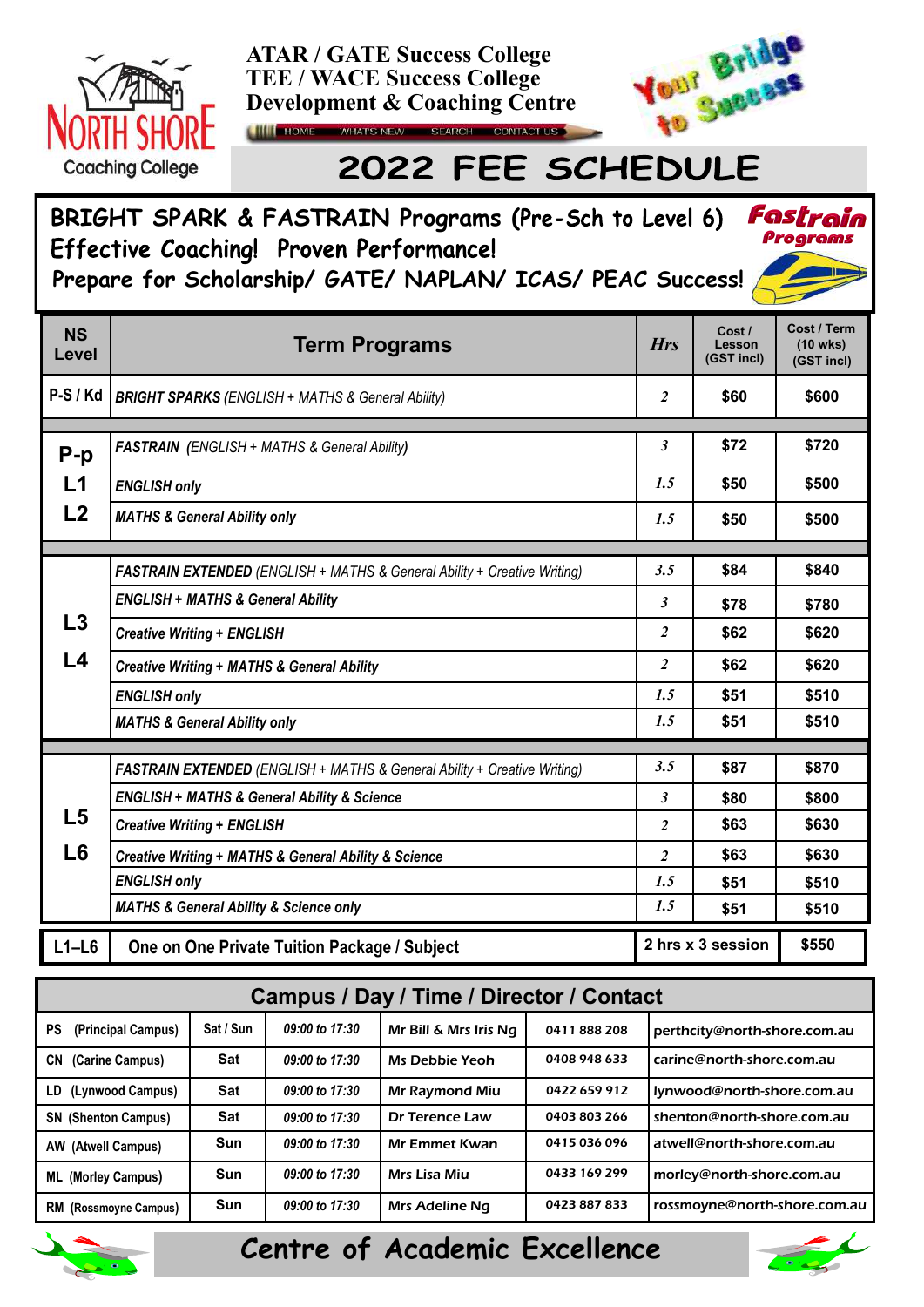**National Curriculum FASTCOACH/JUMPSTART Program (Level 7-10)** Programs **Effective Coaching! Proven Performance! Prepare for Scholarship/ GATE/ NAPLAN/ ATAR/ ICAS SUCCESS!**

| Level           | <b>Term Programs</b>                                                                                                                            | <b>Hrs</b>           | Cost / Lesson<br>(GST INCL) | Cost / Term (10 wks)<br>(GST incl)    |  |  |  |
|-----------------|-------------------------------------------------------------------------------------------------------------------------------------------------|----------------------|-----------------------------|---------------------------------------|--|--|--|
|                 | FASTCOACH (ENGLISH + MATHS + SCIENCE)                                                                                                           | 3.5                  | \$87                        | \$870                                 |  |  |  |
| L7              | <b>ENGLISH + MATHS</b>                                                                                                                          | $\mathfrak{Z}$       | \$80                        | \$800                                 |  |  |  |
| $\mathbf{L8}$   | <b>ENGLISH / MATHS + SCIENCE</b>                                                                                                                | $\overline{2}$       | \$63                        | \$630                                 |  |  |  |
|                 | <b>ENGLISH / MATHS only</b>                                                                                                                     | 1.5                  | \$51                        | \$510                                 |  |  |  |
|                 | FASTCOACH (ENGLISH + MATHS + SCIENCE)                                                                                                           | $\overline{4}$       | \$92                        | \$920                                 |  |  |  |
| L9              | <b>ENGLISH + MATHS</b>                                                                                                                          | $\boldsymbol{\beta}$ | \$80                        | \$800                                 |  |  |  |
|                 | <b>ENGLISH / MATHS + SCIENCE</b>                                                                                                                | 2.5                  | \$72                        | \$720                                 |  |  |  |
|                 | <b>ENGLISH / MATHS only</b>                                                                                                                     | 1.5                  | \$51                        | \$510                                 |  |  |  |
|                 | <b>SCIENCE only</b>                                                                                                                             | 1                    | \$37                        | \$370                                 |  |  |  |
|                 | FASTCOACH JUMPSTART (CHEMISTRY + ENGLISH + MATHS + PHYSICS)                                                                                     | $5\overline{)}$      | \$109                       | \$1,090                               |  |  |  |
|                 | CHEMISTRY / PHYSICS + ENGLISH + MATHS                                                                                                           | 4                    | \$92                        | \$920                                 |  |  |  |
|                 | CHEMISTRY + PHYSICS + ENGLISH / MATHS                                                                                                           | 3.5                  | \$87                        | \$870                                 |  |  |  |
| L <sub>10</sub> | <b>ENGLISH + MATHS</b>                                                                                                                          | $\boldsymbol{\beta}$ | \$80                        | \$800                                 |  |  |  |
|                 | CHEMISTRY / PHYSICS + ENGLISH / MATHS                                                                                                           | 2.5                  | \$72                        | \$720                                 |  |  |  |
|                 | <b>CHEMISTRY + PHYSICS</b>                                                                                                                      | $\overline{2}$       | \$63                        | \$630                                 |  |  |  |
|                 | <b>ENGLISH / MATHS only</b>                                                                                                                     | 1.5                  | \$51                        | \$510                                 |  |  |  |
|                 | <b>CHEMISTRY / PHYSICS only</b>                                                                                                                 | 1                    | \$37                        | \$370                                 |  |  |  |
|                 | <b>Australian Curriculum ATAR SUCCESS SERIES (Level 11 - 12)</b><br>2 <sup>nd</sup> Subject: 20% OFF; 3 <sup>rd</sup> or More Subjects: 50% OFF |                      |                             |                                       |  |  |  |
| Level           | <b>National Curriculum</b><br><b>ATAR (Australian Tertiary Admission Rank) Courses</b>                                                          | <b>Hrs</b>           | Cost / Lesson<br>(GST INCL) | Cost / Term (10<br>wks)<br>(GST incl) |  |  |  |
|                 | <b>MATHS SPECIALIST (MAS)</b>                                                                                                                   | 1.5                  | \$51                        | \$510                                 |  |  |  |
|                 | <b>MATHS METHODS (MAM)</b>                                                                                                                      | 1.5                  | \$51                        | \$510                                 |  |  |  |
| L11             | <b>MATHS APPLICATIONS (MAA)</b>                                                                                                                 | 1.5                  | \$51                        | \$510                                 |  |  |  |
| L12             | <b>CHEMISTRY</b>                                                                                                                                | 1.5                  | \$51                        | \$510                                 |  |  |  |
|                 | <b>PHYSICS</b>                                                                                                                                  | 1.5                  | \$51                        | \$510                                 |  |  |  |
|                 | <b>ENGLISH (STANDARD)</b>                                                                                                                       | 1.5                  | \$51                        | \$510                                 |  |  |  |
|                 | <b>ENGLISH (ESL)</b>                                                                                                                            | 1.5                  | \$51                        | \$510                                 |  |  |  |
|                 | <b>ECONOMICS</b>                                                                                                                                | 1.5                  | \$51                        | \$510                                 |  |  |  |
| $L7-L12$        | One on One Private Tuition Package / Subject                                                                                                    |                      | 2 hrs x 3 session           | \$550                                 |  |  |  |
|                 | Principal Campus: 288 Stirling St Perth WA 6000<br><b>Tel: 9328 8228</b><br>Mob: 0411 888 208<br>www.north-shore.com.au/wa                      |                      |                             |                                       |  |  |  |

**Mob: 0411 888 208 www. north-shore.com.au/wa** 

**email: perth@north-shore.com.au (SAT) Carine Campus** *Everingham Street Carine WA 6020* **(Mob: 0408 948 633) (SAT) Lynwood Campus** *Metcalfe Road Parkwood WA 6147* **(Mob: 0422 659 912) (SAT) Shenton Campus** *Selby Street Shenton Park WA 6008* **(Mob: 0403 803 266) (SUN) Atwell Campus** *Brenchley Drive Atwell WA 6164* **(Mob: 0415 036 096) (SUN) Morley Campus** *Bramwell Road Noranda WA 6062* **(Mob: 0433 169 299) (SUN) Rossmoyne Campus** *Apsley Road Rossmoyne WA 6148* **(Mob: 0423 887 833)** 

**- Over 65 Campuses in WA, NSW, VIC, ACT, QLD, SA & HK-**